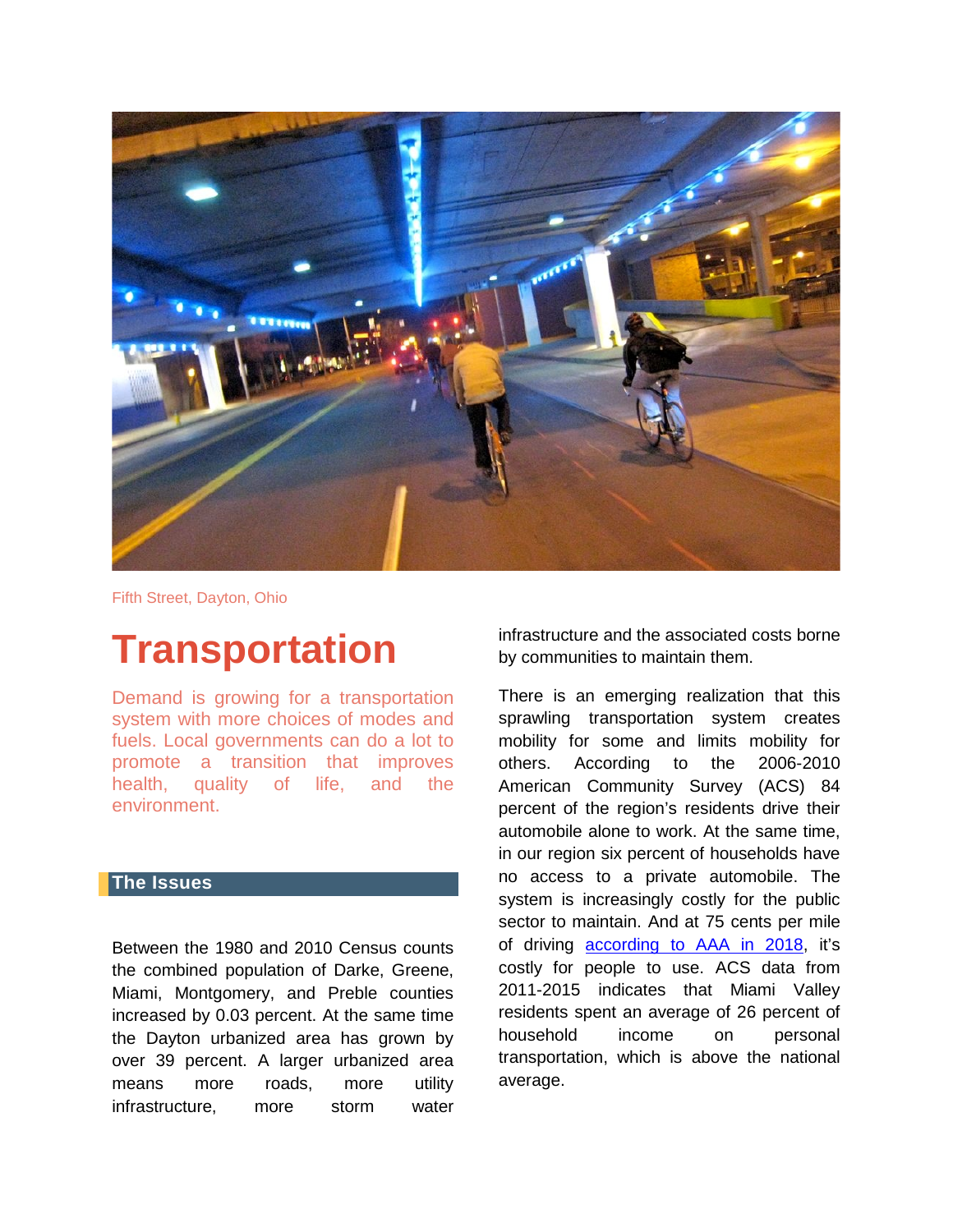Also, an auto-centric transportation system does not meet the mobility needs of large numbers of people — young, elderly, disabled, poor — who cannot drive. And it contributes to health problems by depriving people of opportunities to get exercise as part of their daily routines.

Increasingly, local governments are being pressured to provide better transportation options for their residents. People want more transit access and safe, connected bike facilities. Residents without use of a private car need transportation to life-essential services such as medical and grocery trips. Coordination among public, non-profit, and private providers of human service transportation providers is increasingly important. Walkable places – either historic downtowns or newly built "town centers" – are experiencing increased foot traffic and business. The market is responding with entirely new modes of transportation, such as ride hailing, bike and car sharing, and even scooters. Developers are designing mixed use spaces, and bringing housing back to the central parts of cities. Land use decisions by communities have a tremendous influence on the transportation choices of the people that live and/or work there. Please see the *Land Use and Development* chapter for avenues to develop in ways that encourage reduced dependence on automobiles.

A parallel issue is the growing transition to electric transportation. Electric vehicles (EV) are a small but rapidly growing segment of the automobile market. The number of plugin vehicle models available in the U.S. quadrupled between 2012 and 2019. The legacy U.S. automakers (Fiat-Chrysler, Ford, GM) have committed to offer over 90 plug-in models by 2023. EV do not solve any of the problems discussed above with car-centric development, but they do promise cleaner, quieter, [less expensive](https://evcharging.enelx.com/news/blog/570-electric-cars-vs-gas-cars-cost) transportation for the future.

Communities looking to stay apace with this transition are requiring parking areas to be EV ready, including EV in their public fleets, and providing public charging at public buildings and activity centers. Regionally, MVRPC led a successful effort with Metropolitan Planning Organizations in Cincinnati and Columbus in 2017 to designate Interstates 70, 75, and 675 as [Alternative Fuel Corridors.](https://www.fhwa.dot.gov/environment/alternative_fuel_corridors/) This designation for DC Fast Charging, Compressed Natural Gas, and Liquefied Natural Gas serves to raise public awareness of alternative fuels, and has already resulted in a [new DC Fast](https://afdc.energy.gov/stations/#/station/123637)  [Charging location along I-70 in Huber](https://afdc.energy.gov/stations/#/station/123637)  [Heights.](https://afdc.energy.gov/stations/#/station/123637)

## **What Communities can do**

There are real opportunities for local governments to revitalize their community and improve quality of life by choosing a different transportation and land use path. The lists below offer a wide range of practical approaches to consider.

# **Community Education & Outreach**

Raising awareness about alternative modes of transportation is a valuable service local governments can do for their residents, and the whole Region.

• Bike mode share (setting a goal to increase biking) — Start with a baseline assessment, with data available from the *American Community Survey Biking and Walking to Work* report and from the [MVRPC Transportation Data Commons.](https://www.mvrpc.org/data-mapping/miami-valley-data-commons)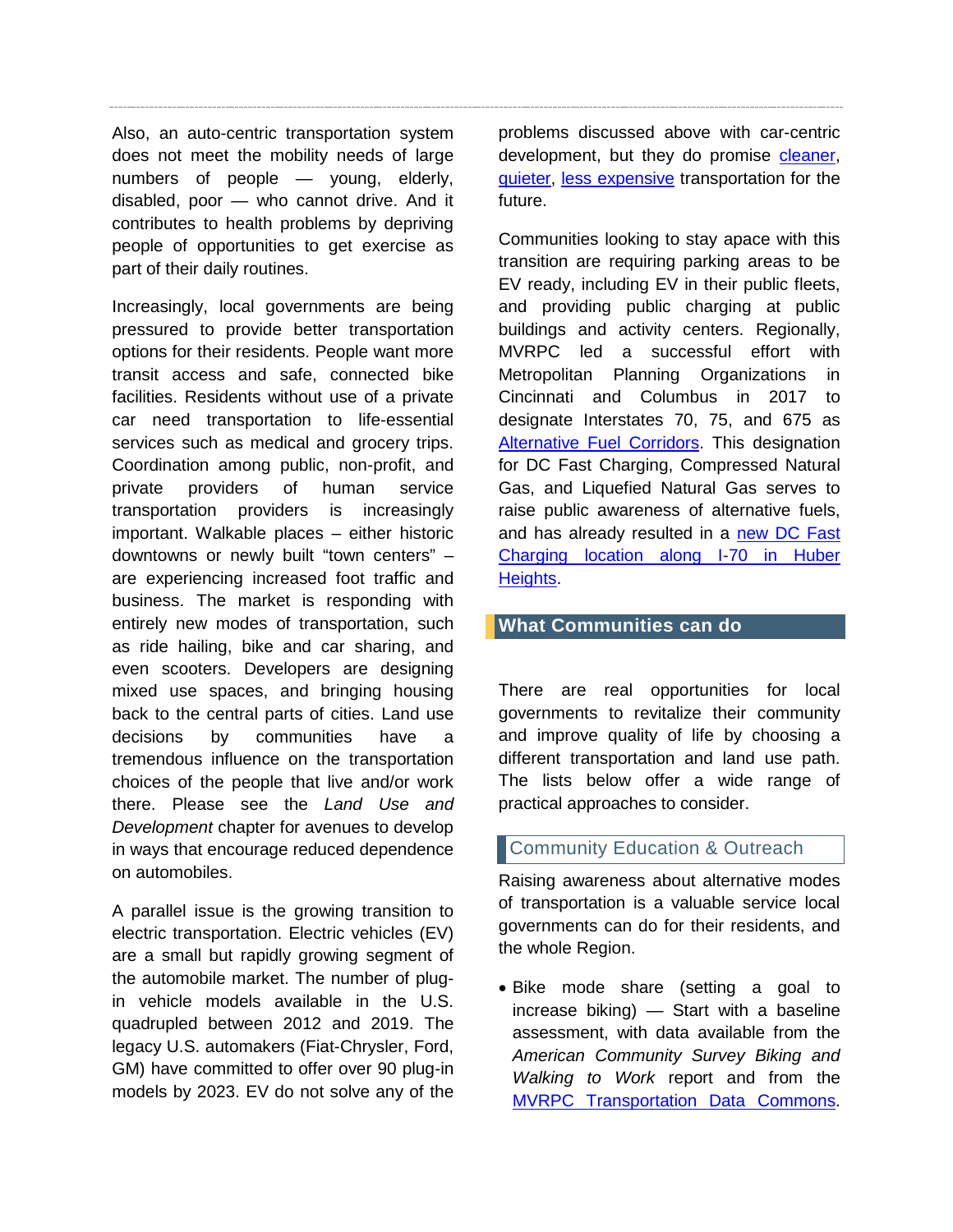For local bike/pedestrian counts look at [MVRPC's Bicycle Counting Program](https://www.mvrpc.org/transportation/traffic-count-program/bicycle-counting-program) information. Then conduct your own bike counts; MVRPC loans bicycle counters to member jurisdictions for local shortduration counts. After bike lanes are installed, conduct follow-up counts to measure impact.

- Pedestrian and bicyclist fatalities/traffic fatalities — Download Ohio [crash data](https://www.mvrpc.org/transportation/transportation-safety/summary-crashes-2014-2016) by year. Encourage Police and Planning departments to put crash data on a map and to discuss local interventions.
- [Organize a walking "audit"](https://www.mvrpc.org/transportation/bikeways-pedestrians/walkability-audits) of your city to draw attention to gaps in the pedestrian infrastructure and raise awareness of the health, environmental and social benefits of walking.
- [Bicycle Friendly Community](https://bikeleague.org/community) The application process is free and includes a plan to make bicycling safe, comfortable, and convenient for people of all ages and abilities. Current award winners in the Miami Valley are Dayton, Piqua, Springboro, Troy, and Yellow Springs.
- Host a [Bike to Work Day event](https://www.bikeleague.org/BikeMonthGuide) in May (National Bike Month) in an employment center of your community.
- [Walk Friendly Community](http://walkfriendly.org/) This program recognizes communities supporting walking environments that are safer, more accessible, and more comfortable. Dayton received an Honorable Mention for their recent application to this program.
- [Safe Routes to School](http://www.dot.state.oh.us/Divisions/Planning/ProgramManagement/HighwaySafety/ActiveTransportation/Pages/SRTS.aspx) Work with your school district to develop a Safe Routes program to facilitate active transportation for students and the community in general. A school or district [travel plan](http://www.dot.state.oh.us/Divisions/Planning/ProgramManagement/HighwaySafety/ActiveTransportation/Pages/Develop_SRTS_Program.aspx) communicates the community's intentions around making active transportation safe and accessible, and it provides a blueprint and funding opportunities for

# **Transportation**

#### **Contacts**

- Active transportation, Complete Streets Matt Lindsay, 937.531.6548, [mlindsay@mvrpc.org](mailto:mlindsay@mvrpc.org)
- Bike facility design Laura Estandia, Bike Miami Valley, 937.496.3825, [lestandia@bikemiamivalley.org](mailto:lestandia@bikemiamivalley.org)
- City bike planning, Protected bike lanes Brian Forschner, City of Xenia, 937.376.7285 [bforschner@ci.xenia.oh.us](mailto:bforschner@ci.xenia.oh.us)
- Health benefits of active transportation Robert Harrison, CHC Coordinator, Public Health Dayton-Montgomery County, 937.224.3806, [RHarrison@phdmc.org](mailto:RHarrison@phdmc.org)
- Safe Routes to School, Safe Kids Coalition Abbey Pettiford, 937.641.5853, [pettiforda@childrensdayton.org](mailto:pettiforda@childrensdayton.org)
- Public Transit Brandon Policicchio, Greater Dayton RTA, 937.425.8330, [bpolicicchio@greaterdaytonrta.org](mailto:bpolicicchio@greaterdaytonrta.org)
- Trails and greenway planning Matt Lindsay, MVRPC, 937.531.6548, [mlindsay@mvrpc.org](mailto:mlindsay@mvrpc.org)
- Miami Valley Rideshare Laura Henry, 937.531.6542, [lhenry@mvrpc.org](mailto:lhenry@mvrpc.org)

#### **Mobility Managers**

- Greene, Miami, Montgomery Counties Shannon Webster, GreeneCATS Public Transit, 937.708.8316, [swebster@greenecats.org](mailto:swebster@greenecats.org)
- Darke County Michelle Caserta-Bixler, Catholic Social Services RideLink, 833.289.0227, [mcaserta@cssmv-sidney.org](mailto:mcaserta@cssmv-sidney.org)
- Preble County Tim Miller, Preble County Transit, 937.456.4947, [tmiller@prebleseniorcenter.org](mailto:tmiller@prebleseniorcenter.org)

#### **Ohio DOT Contacts**

- **District 7** Bike & Pedestrian Coordinator, Safe Routes to School, Safety Coordinator – Mary Hoy, 937.497.6838, [mary.hoy@dot.ohio.gov](mailto:mary.hoy@dot.ohio.gov)
- **District 8**  Bike & Pedestrian Coordinator, Safety Coordinator – Brianne Hetzel, 513.933.6624, [brianne.hetzel@dot.ohio.gov](mailto:brianne.hetzel@dot.ohio.gov) Safe Routes to School – Tom Arnold, 513.933.6588, [tom.arnold@dot.ohio.gov](mailto:tom.arnold@dot.ohio.gov)
- **Central Office** Safe Routes to School Cait Harley, 614.466.3049; Safety – Jordan Whisler, 614.644.8181; Bike Routes – Caraline Griffith, 614.644.8336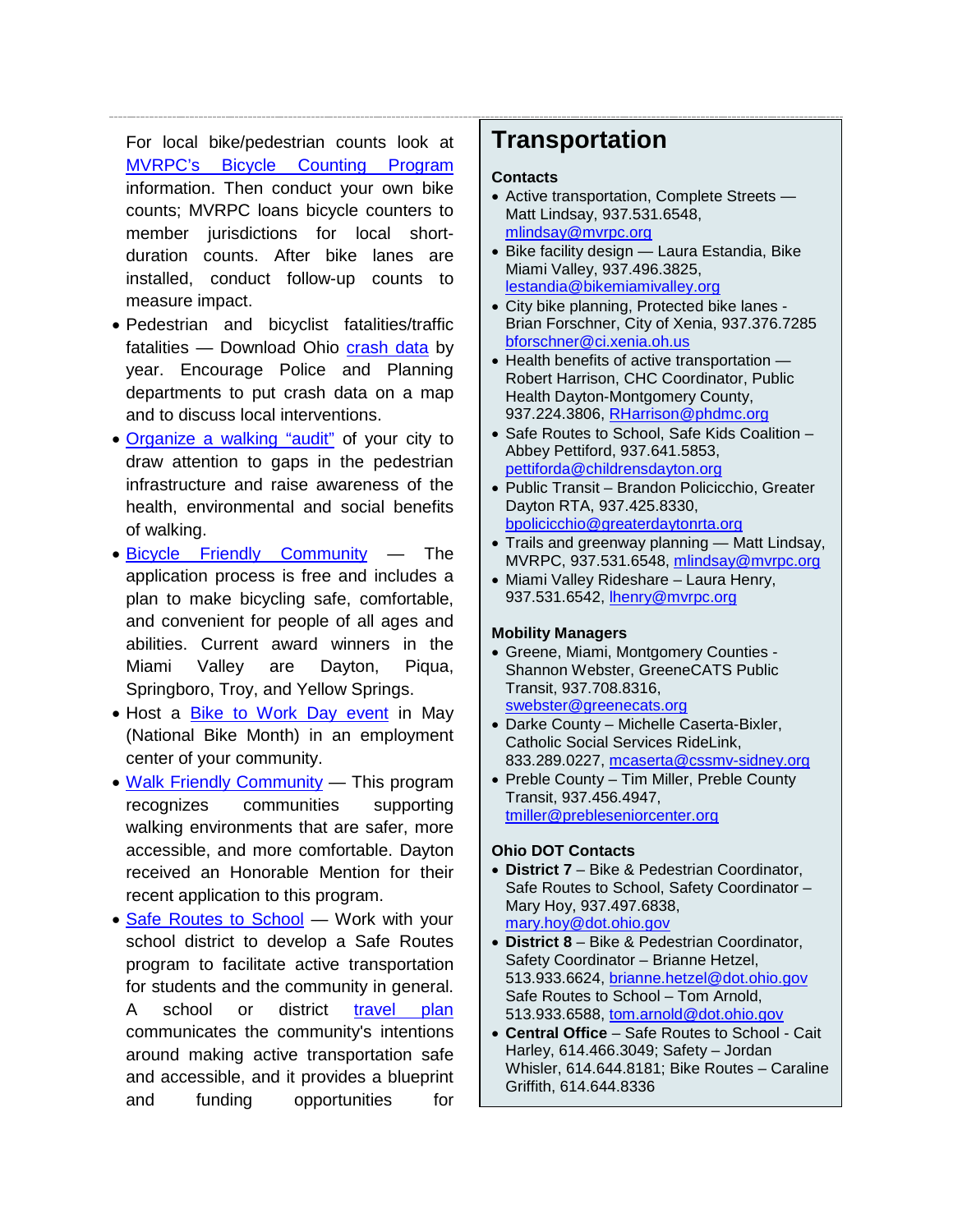implementation. If your school district already has a Travel Plan, work to implement its recommendations. An Active Transportation Plan can serve the same purpose for a community.

• Install [publicly-accessible EV charging](https://afdc.energy.gov/fuels/electricity_charging_public.html) at public facilities in the community, such as government offices, libraries, and community centers. Work with downtown businesses to add EV charging in your business district. **BYG**

# Internal operations

- Recognize employees who participate in active living programs, such as walking a certain number of steps per day or entering national challenges like [Bike to Work Day](https://www.bikeleague.org/BikeMonthGuide) or [Bike Month.](https://www.bikeleague.org/bikemonth)
- Incentivize public employees to carpool to work. [Miami Valley Rideshare](https://www.mvrpc.org/transportation/miami-valley-rideshare) can help your employees find car pooling matches.
- Encourage employees to purchase transit passes with pre-tax dollars through [WageWorks.](https://www.wageworks.com/employees/commuter-benefit-accounts/commuter-transit-account/)
- Install bike racks, changing areas, and showers in government buildings for use by bike commuters.
- Install preferential parking spots in city lots for carpools and electrified vehicles. Make provisions for public employees to charge EV at the workplace.
- Transition the city vehicle fleet to more fuel-efficient vehicles, alternative fuel vehicles and EV. [Clean Fuels Ohio](https://www.cleanfuelsohio.org/fleet-services) can provide technical assistance and information about federal funding opportunities. **BYG**
- Train police about the [proper enforcement](http://ipmba.org/blog/comments/practical-tips-for-enforcement-based-education)  [of bicycle laws.](http://ipmba.org/blog/comments/practical-tips-for-enforcement-based-education)
- Update your community's **ADA Transition** [Plan](http://www.dot.state.oh.us/Divisions/Planning/LocalPrograms/LTAP/Pages/ADA-Transition-Plan.aspx) to learn what areas in your community are in need of extra attention.
- Train service department and engineering staff on best practices for designing and installing bike and transit facilities.
- Develop a local bike infrastructure plan for bikeways to connect community facilities, amenities and the regional bikeways system.
- Miles of bike lanes/trails Set a goal to paint a certain number of bike lanes per year. Classify them by type (protected bike lane; bike lane; sharrows). Bike [Miami](http://www.bikemiamivalley.org/)  [Valley](http://www.bikemiamivalley.org/) and/or MVRPC can advise on the best practices for installing bike facilities.
- To stretch infrastructure dollars, align bikeway planning with capital improvement plans so bike facilities are installed when streets are fixed.
- Include funds in the capital budget for bike facilities.
- Adopt an infrastructure planning process that considers the long-term sustainability and life-cycle costs of roads and other infrastructure.

# Ordinances and policies

- Adopt a Local Complete Streets Policy Over 1,490 iurisdictions nationally, including Dayton, Piqua, Riverside, Troy, and Yellow Springs, have adopted complete streets. The [National Complete](https://smartgrowthamerica.org/program/national-complete-streets-coalition/)  [Streets Coalition](https://smartgrowthamerica.org/program/national-complete-streets-coalition/) reports that 52% of complete streets policies are in small cities with populations under 30,000. To facilitate the adoption of local complete streets policies, MVRPC can conduct walking audits, facilitate complete streets policy development workshops, and provide GIS data.
- Alternative performance measures to Level of Service (LOS) — Communities are considering the street experience for other users, like pedestrians or bicyclists, in addition to motorists. A bicycle level of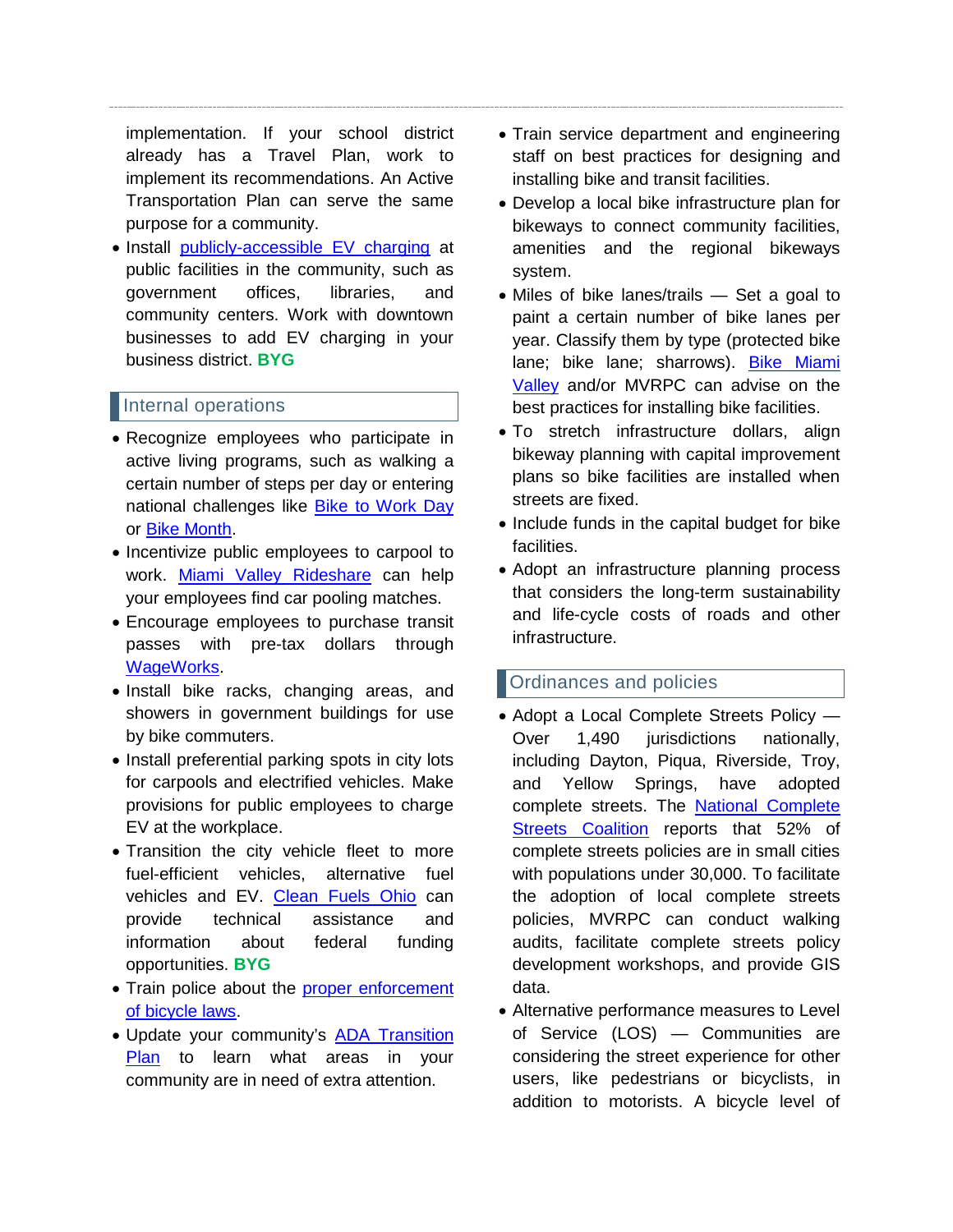# **Transportation**

#### **Additional Resources**

- [Human Services Transportation Coordination](https://www.mvrpc.org/transportation/services-non-drivers/human-services-transportation-coordination-hstc-plan)  [Plan](https://www.mvrpc.org/transportation/services-non-drivers/human-services-transportation-coordination-hstc-plan)
- [Greater Regional Mobility Initiative](https://www.mvrpc.org/transportation/services-non-drivers/greater-regional-mobility-initiative) a ninecounty human services transportation coordination plan
- [MVRPC Accessibility of Basic Services](https://www.mvrpc.org/transportation/2040-lrtp-transportation-projects-background-and-information/lrtp-accessibility-analysis)  **[Analysis](https://www.mvrpc.org/transportation/2040-lrtp-transportation-projects-background-and-information/lrtp-accessibility-analysis)**
- [Miami Valley Data Commons](https://www.mvrpc.org/data-mapping/miami-valley-data-commons)
- [Center for Neighborhood Technology](http://www.cnt.org/transit-oriented-development)  [resources for transit-oriented development](http://www.cnt.org/transit-oriented-development)
- Federal Highway Administration [guidance f](http://www.fhwa.dot.gov/environment/bicycle_pedestrian/guidance/design_guidance/design_flexibility.cfm)or street design flexibility for bikes and pedestrians
- Institute [for Sustainable Infrastructure p](https://www.sustainableinfrastructure.org/index.cfm)roject assessment tools
- National Association of City Transportation Officials (NACTO) [Urban Bikeway Design](http://nacto.org/publication/urban-bikeway-design-guide/)  **Guide**
- [National Complete Streets Coalition](http://www.smartgrowthamerica.org/complete-streets)
- [Transportation](http://www.t4america.org/) for America
- [Ohio DOT TIMS data resource](https://gis.dot.state.oh.us/tims)
- [Ohio DOT non-motorized Database System](https://odot.ms2soft.com/tdms.ui/nmds/dashboard/index?loc=odot)
- [State and US Bicycle Route System](http://www.dot.state.oh.us/Divisions/Planning/ProgramManagement/HighwaySafety/ActiveTransportation/Pages/State%20and%20US%20Bike%20Route%20System.aspx)
- [Walkscore](https://www.walkscore.com/)
- [Miami Valley Regional Planning Commission](http://www.mvrpc.org/)

## **Funding Resources**

- [Transportation Alternatives](http://www.dot.state.oh.us/Divisions/Planning/LocalPrograms/Pages/TAP.aspx)
- [Safety](http://www.dot.state.oh.us/Divisions/Planning/ProgramManagement/HighwaySafety/HSIP/Pages/Funding-Application-Process.aspx)
- [Clean Ohio Trails](https://development.ohio.gov/cleanohio/RecreationalTrails/)
- [Recreational Trails Program](http://realestate.ohiodnr.gov/outdoor-recreation-facility-grants)

traffic stress (LTS) analysis assesses bicycling in your city from the bicyclists' point of view. Ohio State University recently completed a study on conducting LTS analysis with existing data sets. MVRPC can assist communities looking to study their roadways through this lens. (If still using LOS for cars, explore the possibility of calculating peak flows based on four-hour averages rather than peak hours. This helps design roads for typical needs rather than for maximum congestion.)

- Encourage transit agencies to bring new routes or enhance current routes to your community. Enhance transit stop locations with bus turn outs, shade trees, shelter structures, benches and trash receptacles. Make sure bus stop locations are well served by well-maintained, ADA compliant sidewalks. Incentivize private developers to welcome transit service and provide good facilities for transit stops.
- [Parking reform](http://resources.cleanenergyroadmap.com/Parking_Code_Guidance_June_2012.pdf) Communities in Ohio, such as Euclid, are granting more flexibility in meeting parking requirements, including credits for shared parking, off-site parking, and credits for transit and bike access. Cleveland Heights has a policy for parking maximums (rather than the usual minimum number of spaces) and an innovative landbanked parking ordinance. Shaker Heights' Commercial Mixed Use District zoning (see Chapt. 1234) has parking maximum provisions. And the [Chagrin River](https://crwp.org/)  [Watershed Partners](https://crwp.org/) have a model parking code for reducing pavement and protecting water quality.
- Require new parking development to have a minimum number of spaces that are [EV](https://www.chargepoint.com/blog/contractors-guide-ev-ready-building-codes/)[ready,](https://www.chargepoint.com/blog/contractors-guide-ev-ready-building-codes/) including pre-installed conduit and pads for EV charging equipment.
- [Transportation Coordination Planning](https://www.mvrpc.org/transportation/services-non-drivers/human-services-transportation-coordination-hstc-plan) work with your county mobility manager to explore ways to support the local transportation coordination plan for the enhancement of transportation options (reimbursement policies).
- Identify locations in your community to site alternative fuels stations, particularly for compressed natural gas, liquefied natural gas, and DC Fast Charging for electric